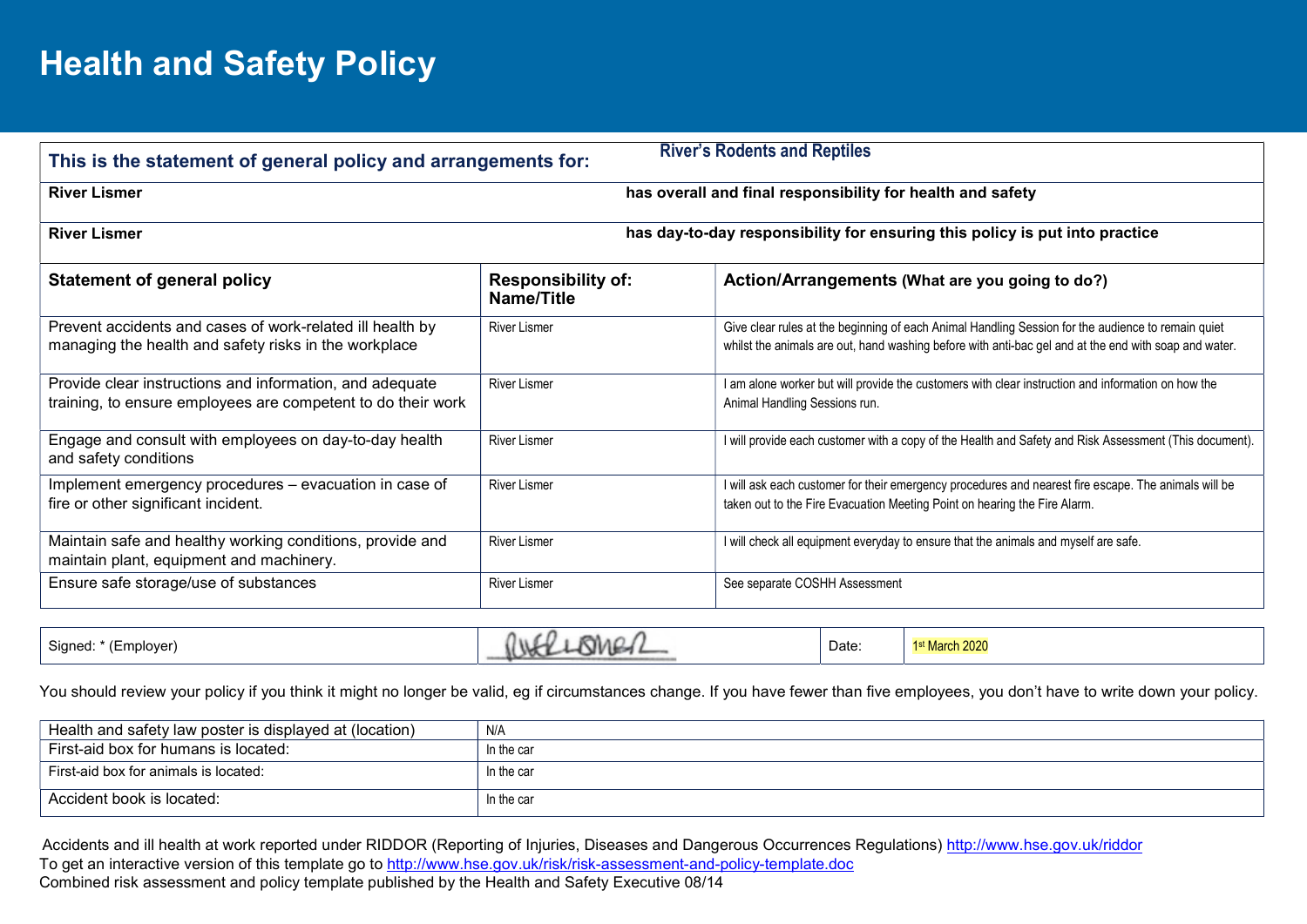All employers must conduct a risk assessment. If you have fewer than five employees you don't have to write anything down.

## Company name: River's Rodents and Reptiles **Date of risk assessment:** 1<sup>st</sup> March 2020

| What are the<br>hazards?                                          | Who might be harmed and how?                                                                                            | What are you already doing?                                                                                                                                                                                            | Do you need to do anything else to<br>control this risk?                                                                                                                                                                  | Action by who?      | Level of Risk | Added          |
|-------------------------------------------------------------------|-------------------------------------------------------------------------------------------------------------------------|------------------------------------------------------------------------------------------------------------------------------------------------------------------------------------------------------------------------|---------------------------------------------------------------------------------------------------------------------------------------------------------------------------------------------------------------------------|---------------------|---------------|----------------|
| Bites from Rats,<br>Guinea Pigs,<br>Snakes, Tortoise<br>and Skink | Staff, customers and the participants<br>may get bitten by the animals                                                  | Keep the mouth end of the animal away<br>from the customers and the participant's<br>fingers.<br>Show the customers and participants how to<br>stroke the animals from the top of their head<br>and down their body.   | Ensure that only 1 customer or<br>participant at a time interacts with the<br>animal.<br>Inform the customer and audience<br>that these animals can bite if poked<br>in the face                                          | <b>River Lismer</b> | Low           | 1st March 2020 |
| Scratches from<br>Rats, Guinea Pigs,<br><b>Tortoise and Skink</b> | Staff, customers and the participants<br>may get scratched by the animals                                               | Keep the claws away from the customers<br>and participants, by holding the animal to be<br>stroked.<br>Show the customers and participants to<br>stroke the animals from the top of their head<br>and down their body. | Ensure that only 1 customer or<br>participant at a time interacts with the<br>animal.<br>Inform the customer and participants<br>that these animals do have claws for<br>climbing and digging which can harm<br>the skin. | <b>River Lismer</b> | Low           | 1st March 2020 |
| Salmonella from<br>Snake, Skink and<br>Tortoise feces             | Customers and participants may come<br>in contact with reptile feces.                                                   | Immediately clean up the feces and spray<br>the area with anti-bac gel.<br>Inform all customers and participants to<br>wash their hand immediately with soap and<br>water.                                             | Display the animal on a blanket on<br>the floor to avoid feces getting on the<br>venue floor.                                                                                                                             | <b>River Lismer</b> | Low           | 1st March 2020 |
| Zoonoses (diseases<br>caught from<br>animals)                     | There are no Zoonotic disease carried<br>by the animals used. Pregnant women<br>need to be aware of any animal contact. | Inform all customers and participants to<br>wash their hand immediately with soap and<br>water.                                                                                                                        | By keeping the animals healthy with<br>vet checks when appropriate.                                                                                                                                                       | <b>River Lismer</b> | Low           | 1st March 2020 |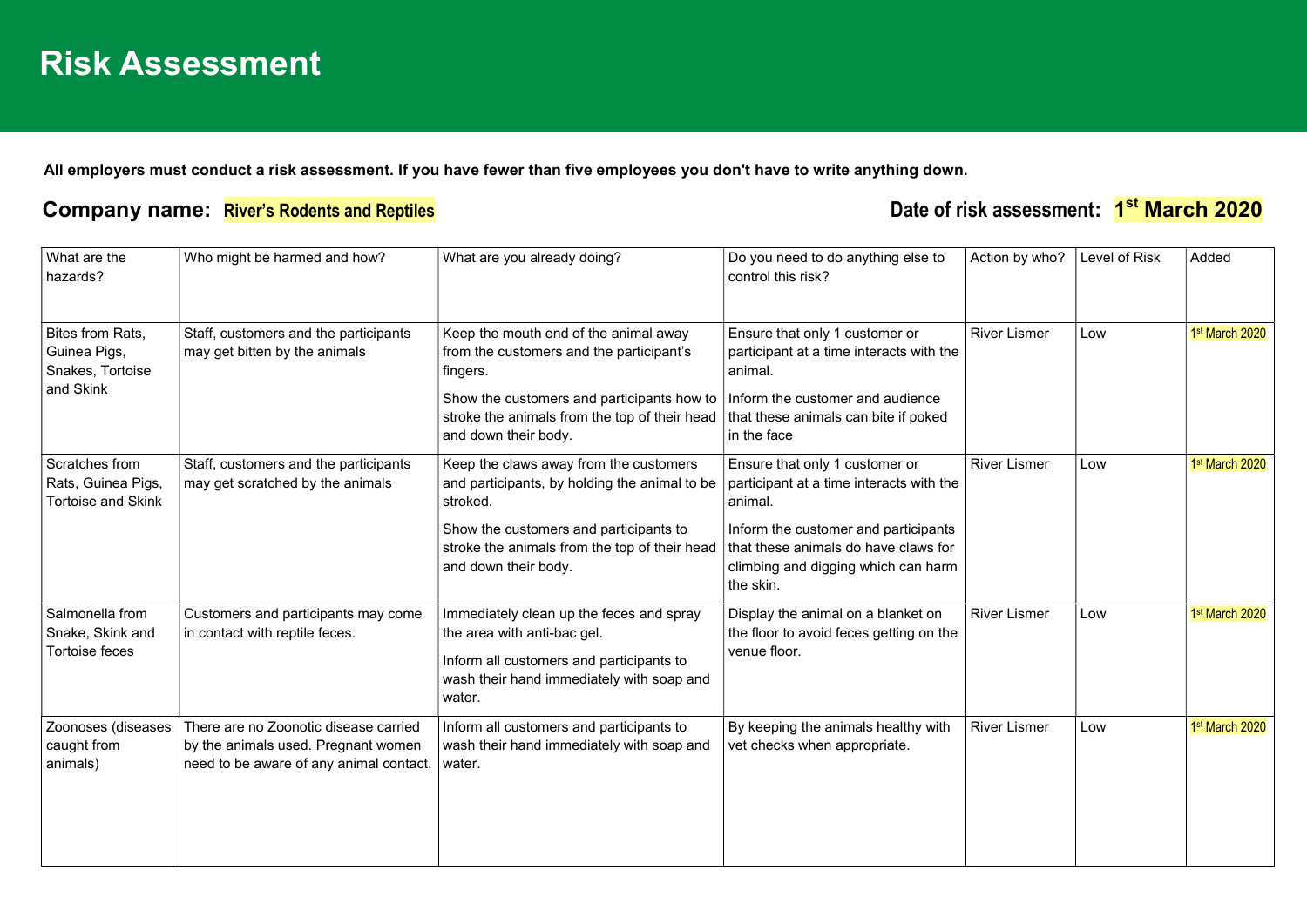| What are the<br>hazards?                                                | Who might be harmed and how?                                                                                                              | What are you already doing?                                                                                                                                                                                                                                | Do you need to do anything else to<br>control this risk?                                               | Action by who?      | Level of Risk | Added          |
|-------------------------------------------------------------------------|-------------------------------------------------------------------------------------------------------------------------------------------|------------------------------------------------------------------------------------------------------------------------------------------------------------------------------------------------------------------------------------------------------------|--------------------------------------------------------------------------------------------------------|---------------------|---------------|----------------|
| Allergies to animals<br>or to animal feeds<br>such as grass and<br>hay. | Customers and the participants could<br>have an allergic reaction. For example<br>asthma or other respiratory illness, skin<br>reactions. | Ask the customer if any participants have<br>any allergies.                                                                                                                                                                                                | Isolate the individual away from the<br>allergen.                                                      | <b>River Lismer</b> | Med           | 1st March 2020 |
| Escapees                                                                | Customers and the participants must<br>ensure that all customers and<br>participants are sitting down.                                    | Ensure that all doors to the venue are<br>closed.                                                                                                                                                                                                          | Ensure all animals, especially the<br>Rats, Skink and Snake are not left<br>unattended by the handler. | <b>River Lismer</b> | Low           | 1st March 2020 |
| Skin Contact with<br><b>Cleaning Products</b>                           | Skin damage, dermatitis                                                                                                                   | Skin checks, also see separate COSHH<br>Assessment.                                                                                                                                                                                                        | Do not spray cleaning products on<br>skin - Use animal safe products only                              | <b>River Lismer</b> | Low           | 1st March 2020 |
| Freedom from<br>hunger and thirst                                       | The animals                                                                                                                               | Rats and Guinea Pigs have continuous<br>access to food and water in their travel<br>cages.<br>Blue Tongue Skink and Corn Snakes do not<br>have access to food and water.<br>Tortoises are fed when doing more than one<br>Animal Handling Session in a day | Monitor the animal behaviour                                                                           | <b>River Lismer</b> | Low           | 1st March 2020 |
| Freedom from<br>discomfort                                              | The animals                                                                                                                               | All the animals are transported in suitable<br>travel enclosures.                                                                                                                                                                                          | Monitor the animal behaviour                                                                           | <b>River Lismer</b> | Low           | 1st March 2020 |
| Freedom from pain,<br>injury or disease                                 | The animals                                                                                                                               | Animals are handling under close<br>supervision and are never left alone.<br>Transported in suitable enclosures.<br>No risk of disease                                                                                                                     | Monitor the animal behaviour                                                                           | <b>River Lismer</b> | Low           | 1st March 2020 |
| Freedom express<br>normal behaviour                                     | The animals                                                                                                                               | Transported in suitable enclosures.                                                                                                                                                                                                                        | Monitor the animal behaviour                                                                           | <b>River Lismer</b> | Low           | 1st March 2020 |
| Freedom from fear<br>and distress                                       | The animals                                                                                                                               | Animals are handling under close<br>supervision and are never left alone.<br>Transported in suitable enclosures.                                                                                                                                           | Monitor the animal behaviour                                                                           | <b>River Lismer</b> | Low           | 1st March 2020 |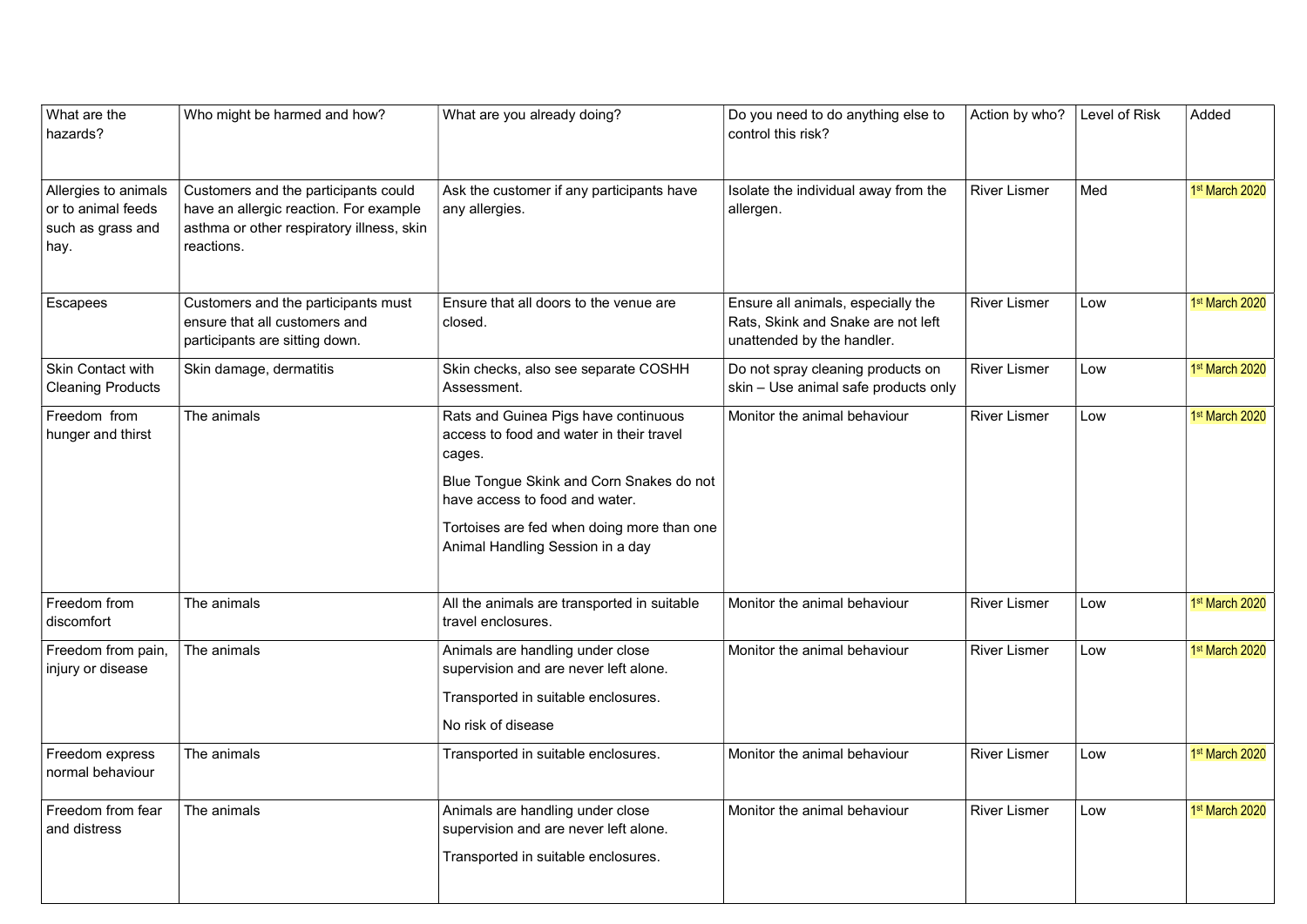You should review your risk assessment if you think it might no longer be valid (eg following an accident in the workplace or if there are any significant changes to hazards, such as new work equipment or work activities)

| Signed:<br>(Employer) | $\overline{\phantom{a}}$<br>111<br>MAC | Date: | 1 <sup>st</sup> March 2020 |
|-----------------------|----------------------------------------|-------|----------------------------|
|-----------------------|----------------------------------------|-------|----------------------------|